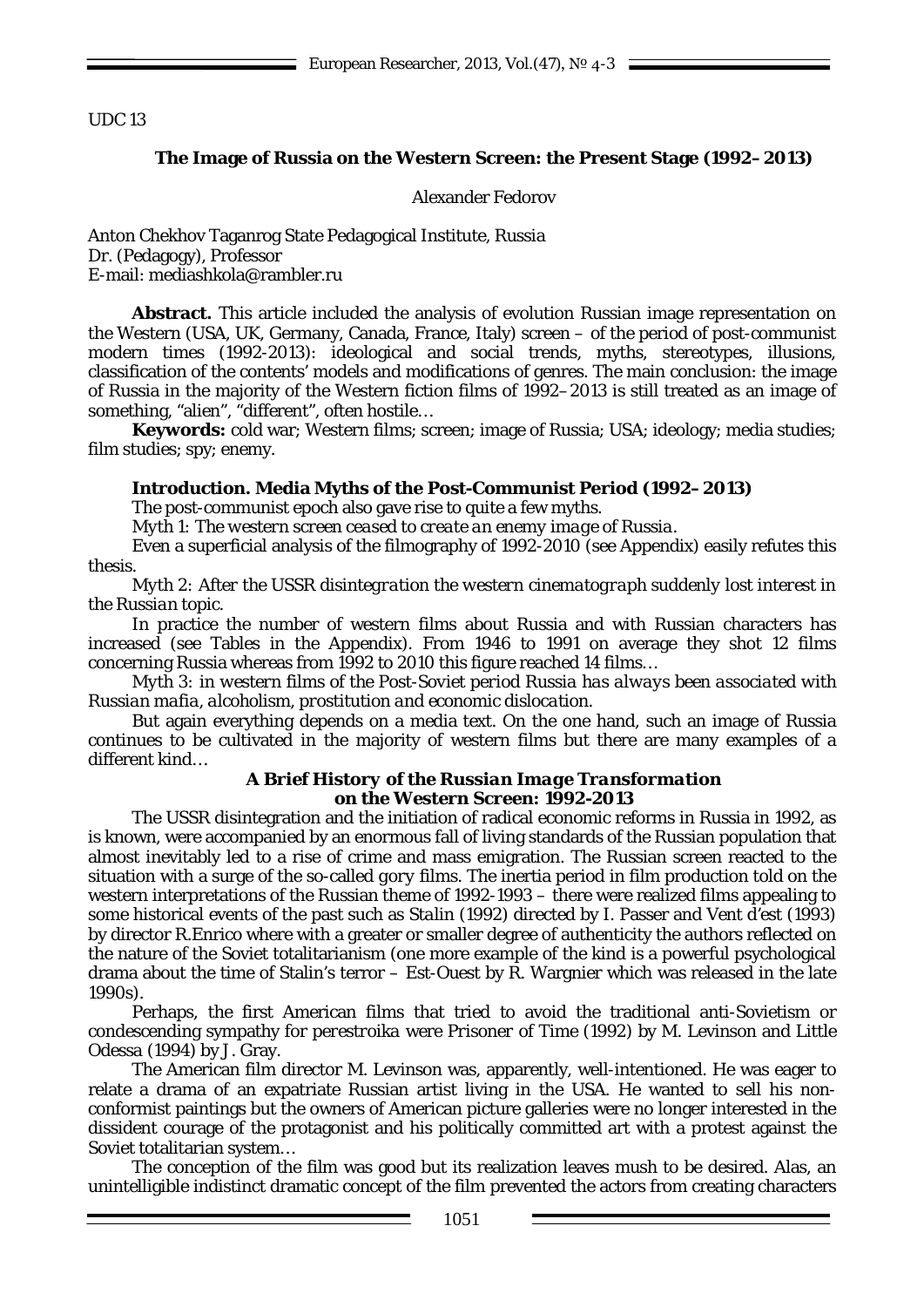that could ring more or less true. That is why their acting resembled a bad amateur performance: forced gestures, intolerably false intonations... As a result, *Prisoner of Time* (the authors apparently hinted at B. Pasternak's line 'Captured by time') proved to be an extremely boring show. And one should be very fond of the words 'perestroika' and 'Russian vodka' to derive any pleasure from this opus of our transatlantic colleagues.

As for *Little Odessa* (1994) directed by J. Gray, it was notable for the implied motives of potential danger of Russian emigrants who had rushed to the USA and Europe in the late 1980s – early 1990s which were replicated in subsequent decades; since they allegedly took the lead in narcomafia and new gangs (see, for example, *Hollow Point* (1996), *Dykaren/Diver* (2000), *Hjarta av sten/Heart of Stone* (2000), *15 Minutes* (2001), *Mail Order Bride* (2003), *Lord of War* (2005), *Rockaway* (2007), *We Own the Night* (2007), *Driven to Kill* (2009), et al.)

'Female export' is another marketable topic about the Post-Soviet time on the western screen*.*  Sometimes they are comedies (*Mail Order Bride*, 2003; *Russian Bride, 2007),* sometimes – dramas (*Beyond the Ocean,* 2000; *The Russian Bride, 2001; Lilja 4-ever,* 2002; *Het zusje van Katia*, 2008). And at times it is something in the mixed genre (*Russian Doll,* 2001; *Birthday Girl,*  2001). But the essence of the stereotypes remain the same - Russian girls/women on the western screen are, generally, either unfortunate victims of Russian economic dislocation/poverty and (sexual) violence, or prostitutes, or calculating predators who emigrated to the West to derive benefit from their marriage with men of means.

However, sometimes the western screen seemed to recall old melodramatic comedies of the 1950s where charming Soviet women who were KGB agents fell in love with nice American officers. For example, a romantic comedy *History is Made at Night* (1999) where a CIA agent (played by B. Pullman) fell in love with charming FSB agent Natasha (played by famous French actress I. Jacob) was made in this retro manner.

An American detective entitled *Citizen Х* (1995) by C. Gerolmo is a thematic example of the contemporary western interpretation of the Russian image. It is a sad story about the crimes of sexual maniac and murderer A.Chikatilo. The USSR/Russia of the 1980s – 1990s presented in this primitive film from the artistic point of view as 'a total zone of absolute poverty, something resembling a backward African country in a grip of a civil war like Liberia, Sierra Leone or Ethiopia. Hungry and emaciated citizens roam about Rostov streets, they won't stick at anything to get a meal or a drink. In fact, Rostov is a large city and a rich seaport but it is shown in the film as a small town which has recently been bombed… In genuine Rostov citizens dressed, probably, even better than in Moscow (though in bad taste, with 'provincial chic') but in the film *Citizen Х* the locals are dressed as beggars, as dispossessed kulaks of the collectivization time, as the Chinese during in time of *national communes* and *Great Leap*! The poverty of the Soviet population is incredibly exaggerated: police officers do not have coats (!) they have to put on military overcoats. People are dressed in the fashion of the 1940s-1950s if not the 1930s (the same goes with well-off people). And it does not concern only clothing. The interiors and exteriors of buildings are also taken from the 1940s-1950s. The cars going along Rostov streets are of the 1950s and police officers use pre-war phones' (Tarasov, 2001).

Running ahead, let us mention that another sad film about Chikatilo's crimes was made in 2004 – *Evilenko* (2004) in Italy. This time the role of the main character was played by demonic Malcolm McDowell. The authors of the film persistently convinced viewers that Evilenko had become a sexual maniac, hypnotist and a KGB agent because of his schizophrenic reaction to the ruin of communist foundations during the restructuring period (*perestroika*). It did not even occur to them that such fellows (who have nothing to do with communist ideas and special services) are not uncommon on the vast expanse of America and in small cosy towns of Western Europe…

Naturally, the western cinematograph of the 1990s was concerned not only with Russian sexual maniacs. Much more often Russian military men and representatives of the *Russian mafia* became *bad guys,* very often represented all in one. For instance, in the film *Running Red* (1999), ruthless Russian special squad soldiers who had emigrated to the USA became leaders of the largest mafia clan… In the movie *The Trans-Siberian Express* (2008) the villain of the piece is a Russian militia major – a *bent copper who* conceived to annihilate peaceful American tourists…

Another product of *Bondiana* is the film *Goldeneye* (1995) that sharpened the topic of the Russian military aggression against the West. In the previous films James Bond struggled mainly with agents of a secret villainous organization – *Spectrum* but not with Russians. This organization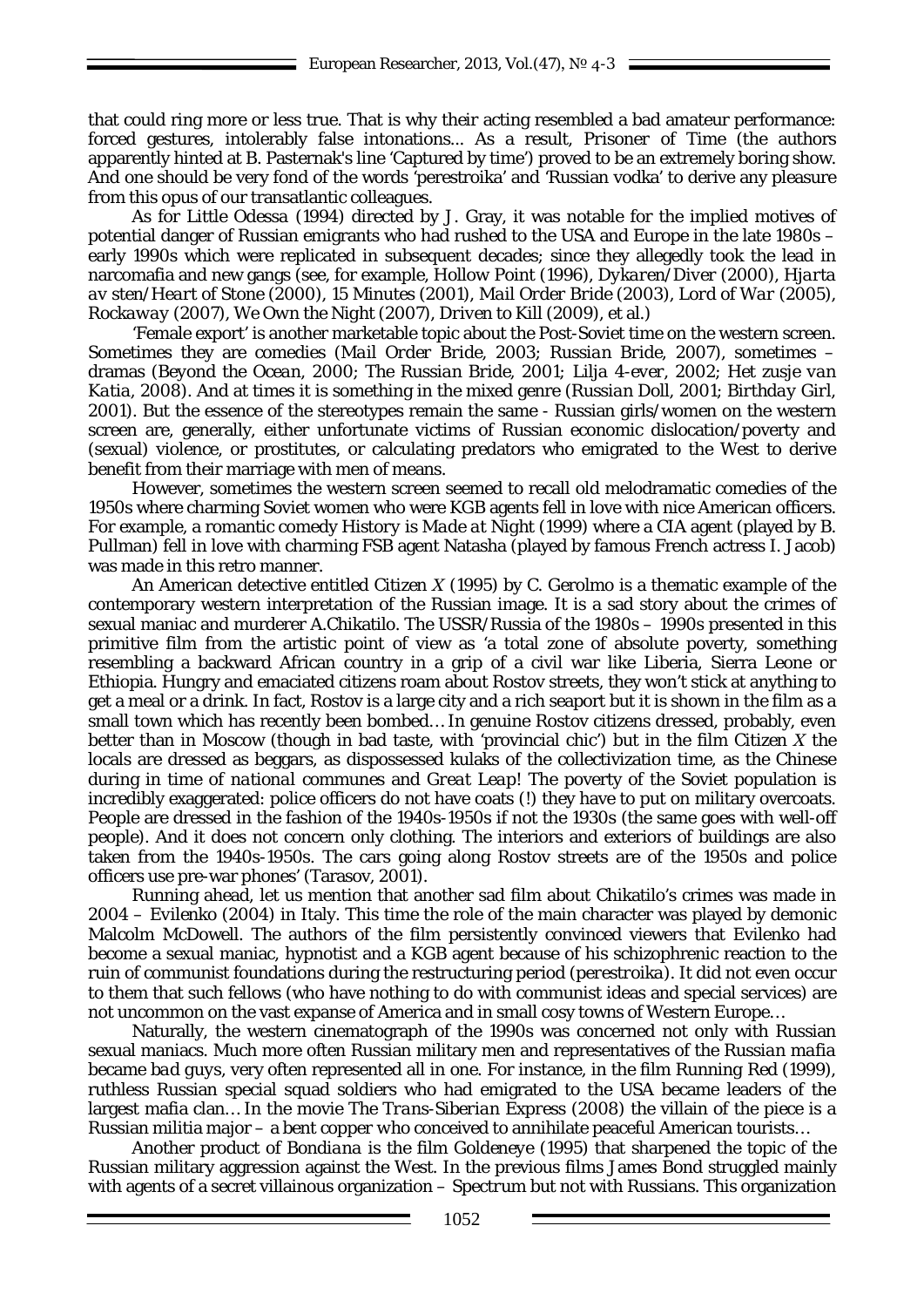is constantly trying to cause a clash between the USSR and the USA in order to provoke the third world war, but every time Bond appears to be quicker and prevents stupid war-hawks of the two super-powers from touching the nuclear button… *Goldeneye* begins with an episode where Bond engineers a large-scale act of sabotage on the USSR territory, and during the restructuring period! He mows down rookies in the Soviet uniform by platoons. After several years he arrives in modern Russia. But, as shown in the film, it is by no means a democratic country, it is marasmic and dangerous: Russian generals-Mafiosi who know the codes to secret space weapons aim to ruin London. And what for? – In order to paralyze the world banking system and to steal billions of dollars in the forthcoming economic chaos. Well, after all, it is a Bondiana! Any competent viewer in any country will immediately guess that it is a parody. And that is where you are wrong! In some moment the mockery-conventional style completely vanishes and is replaced by a serious speculation about the Soviet empire that became even more unpredictable and dangerous after its disintegration. Bond's distrust of Russians is, certainly, justified : they pose a threat to civilization and world order' (Gladilshchikov, 1997).

After the film *Goldeneye* (1995) the leading Hollywood studios got down to the Russian topic in real earnest. In the film *Air Force One* (1997) by director W. Petersen the American president fights with Russian terrorists in person. In the movie *The Saint* (1997) directed by P. Noyce Russia is completely seized by a totalitarian mafia that can be defeated only by a hero like Superman/Batman…

The authors of the action film entitled *The Sum of All Fears* (2002) went even further. In the course of the plot a comparatively peace-loving Russian president dies a sudden death and new Kremlin authorities have thought of nothing better than… blasting out an atomic charge onto the USA territory that may kill thousands of people…

If the genre of *Goldeneye* can be defined as a conventional parody and *The Sum of All Fears*  can be called a sci-fi in a way, the topic of unrestrained Russian aggression found its culmination in the film *The Peacemaker* (1997): 'a Russian nationalist general (who is also a bandit connected to both the Russian mafia in Europe and Bosnians) steals ten nuclear warheads... To conceal the fact the general – with the help of his killers – annihilates a whole guarding platoon, then he arranges a collision of the train transporting the warheads with a passenger train and, to crown it all, he detonates a nuclear explosive device in the middle of Russia… In modern Russia the train with nuclear warheads is drawn neither by an electric locomotive nor by a diesel locomotive but by a steam locomotive with a tube and a furnace of 1913 production year (Gladilshchikov, 1997).

Such action films as *Maximum Risk* (1996), *Eraser (*1996), *The Jackal* (1997), *Counter Measures* (1999) and others were made in the same spirit. For example, in the film *Stiletto Dance*  (2001) American policemen penetrate into a Russian gang that is going – neither more nor less than – to blast out a nuclear bomb in the centre of New York…

The Russian topic is widely presented in western sci-fi movies of the post-Soviet period though to a lesser degree than in the 1950s. To our regret the plots here cannot be called pro-Russian either. For example, here is the plot of the movie *The Rage* directed by R. Kurtzman: a mad Russian doctor experiments with new lethal viruses which turn people and birds into mutants…

Western comedies of the 1990s – 2000s also contain accents on maniacal and Mafioso elements: in the film of quick-witted producer and film director M. Golan – *Russian Roulette – Moscow-95* the capital mafia kills honest businessmen, the militia is powerless and only furious widows are sharpening their knives – they castrate hateful bandits one by one… Undoubtedly, none of large *politically correct* Hollywood studios would agree to shoot such a frivolous comedy which abounds in sexual episodes. The film was financed by a Germany corporation. As is known, censorship limitations are much more liberal in Germany… It is odd but a comedy genre in no way prevented the authors (as well as the authors of another vulgar comedy – *Police Academy: Mission to Moscow*) from exploiting the western stereotypes concerning new Russia: gang rule, corruption, prostitution, defenseless civilian population, an explosion of suppressed sexual energy under the pressure of communist prohibitions…

However, everything is not as simple as it looks. For example, in 1994 they shot a thriller – *Bullet to Beijing* directed by J. Mihalka with M. Caine starring in the film. It was shot in St. Petersburg. The characters of the film fought with the Chechen mafia. However in December, 1994 the first Chechen war broke out and the West immediately began to actively sympathize with 'noble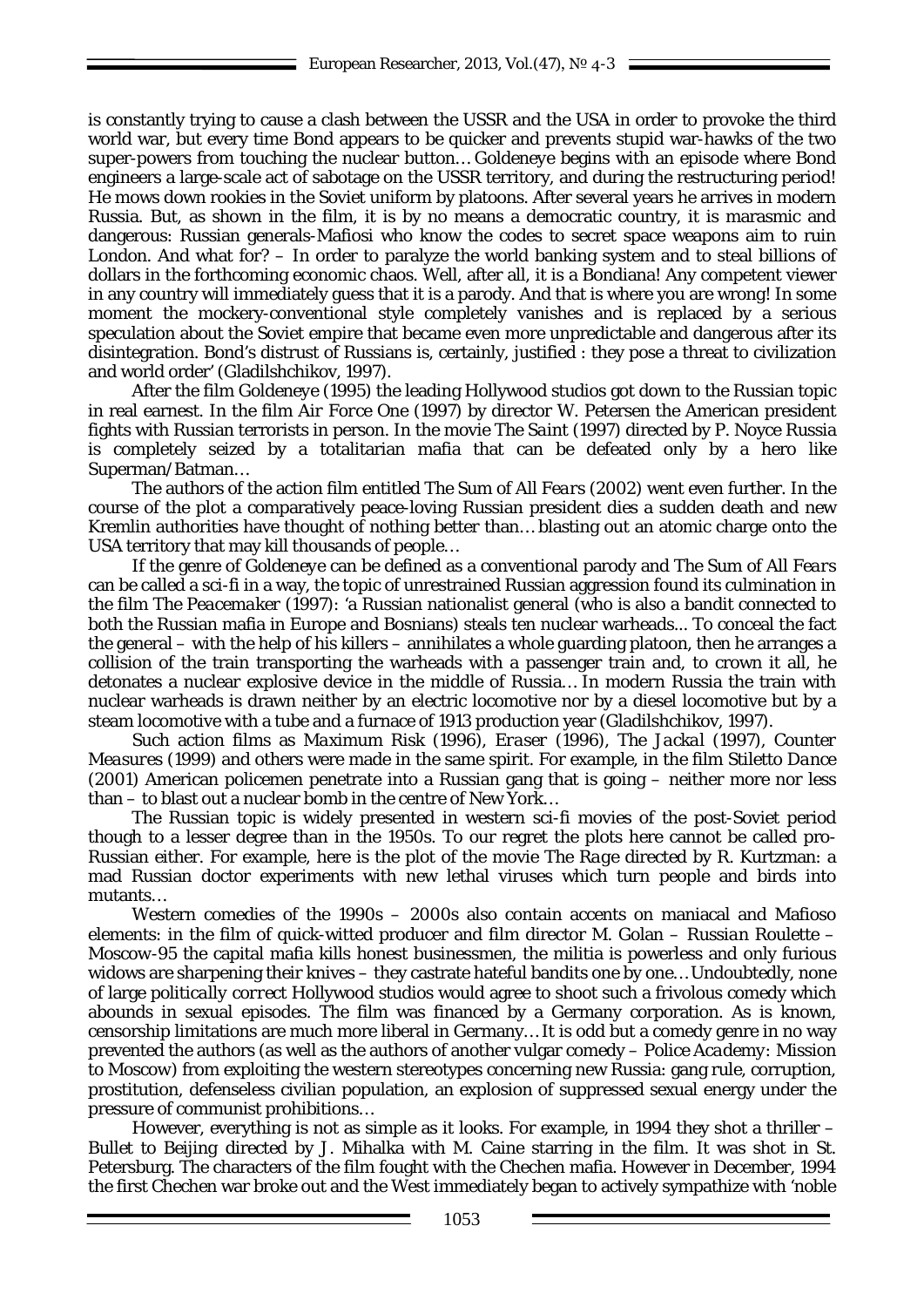fighters for freedom and independence', and to show 'bad Chechens' became *politically incorrect.*  As a result, the film was deprived of the wide screen in the USA and Europe… The fate of its sequel – a thriller *Midnight in Saint Petersburg* (1996) was not a lot better…

Perhaps, one of the most memorable western films about Russian gangsters is a thriller *15 Minutes* (2001); according to its plot two Slavonic morons (one of them was played by Russian sportsman and actor O. Taktarov) arrive in New York and gain their '15 minutes of glory' torturing and slaying a policeman, and also filming this 'little episode' (one of the best drama roles in Robert De Niro's career)…

Probably, the most complex and ambiguous image of the Russian mafia head was created by A. Baluev in his Swiss drama *La Traductrice / The Interpreter* (2006). His character has nothing in common with western stereotypes and is endowed with a psychological depth and underlying themes almost in the spirit of Dostoyevsky…

As it was already mentioned, the western film production about Russian gangsters started in the 1990s. However, namely in the 2000s it has reached its climax. Cruel Russian gangsters and mafiosi, frequently presented in an absurd and absolutely improbable manner by western actors (*Eastern Promises* by D. Cronenberg with Frenchmen trying to play Russian gangsters who settled down in London) have become sort of symbolic characters on the USA and European screens.

Certainly, 'the enemy image is indispensable for an action film. Why are Russia and Russians suitable for Hollywood?… Russia is far away, besides, it is no longer so strong and ambitious as it used to be. Furthermore: Russians, what is of no small importance, are white. Hollywood (especially after the Los Angeles events) is careful not to show Latin Americans, Afro-Americans or South-Eastern Asians as villains who constitute a considerable part of the population and (by the way!) the audience. It is also very convenient that the Russian lobby in America does not show their mettle. If Hollywood offends any other nations in its action films (one can remember the recent events with Arabs and Japanese) the cinemas get picketed by the disaffected. Russians do not raise a rumpus' (Gladilshchikov, 1997).

At the same time, it is necessary to consider S. Kudrjavtsev's opinion: 'the fact that finally (after playing such games as *perestroika, glasnost', etc.* with us) Americans easily returned to the conventional enemy image of Russia (and now there is no need for them to make a silly mistake and confuse the USSR and Russia) is increasingly confirmed not by their hatred or hostility to Russians. Apart from purely utilitarian goals (say what you like – any time-proved dramaturgic conflict works like a charm, an old foe is worth two new ones) Yankees voluntarily or not show us their respect by choosing us for the only worthy adversary that is as menacing as before. Why should they be afraid of Japan or Germany defeated on real battlefields? They had no opportunity to whip Russia in reality – and God forbid! It is better to fight on the screen, simulate dashing *star wars,* combats in the air, afloat and overland. It is also possible to *kick back* without consequences, and to send all this notorious political correctness to hell and whereby to hit the big time. And provoke an excessively hysterical reaction from Russian critics who have suddenly desired genuine patriotism' (Kudryavtsev, 1999).

At the same time, unlike the period of 1946-1991 western films on the Russian theme of 1992- 2010 fed not only on confrontation plots (military confrontation, espionage, mafia and so forth) but also on satisfying the interests of the sizable Russian-speaking diaspora that has delegated their representatives in the American and European film business. All this caused continuous presence of films about Russians in the western (first of all, American) film production. Hence it is clear why in many American serials where the scene is laid in the USA there appears, at least in one episode, a Russian character-emigrant or any Russian who arrived in America for some reason (the bestknown case is – the appearance of Russian character M.Baryshnikov in the superpopular American serial *Sex and the City*). Thanks God, that he is not always a spy, a gangster or an alcoholic.

In the XXst century two well-known western Art-House masters – Peter Greenaway (*The Tulse Luper Suitecases, Part 3, 2003*) and Jos Stelling (*Duska*, 2007) dug into the Russian theme. In both the films the masters developed a parable-like game with their pet creative motives laid over the ironical interpretation of conventional images of Russia. But, in our opinion, in either case the great masters (especially Greenaway) could not get rid of the stereotyped western image of Russia and created the films that cannot be considered first-rate in their career.

It goes without saying that the leading parts in megabudgetary blockbusters with *Russian motives* are played by well-known American actors – H. Ford, V. Kilmer, G. Clooney, N. Kidman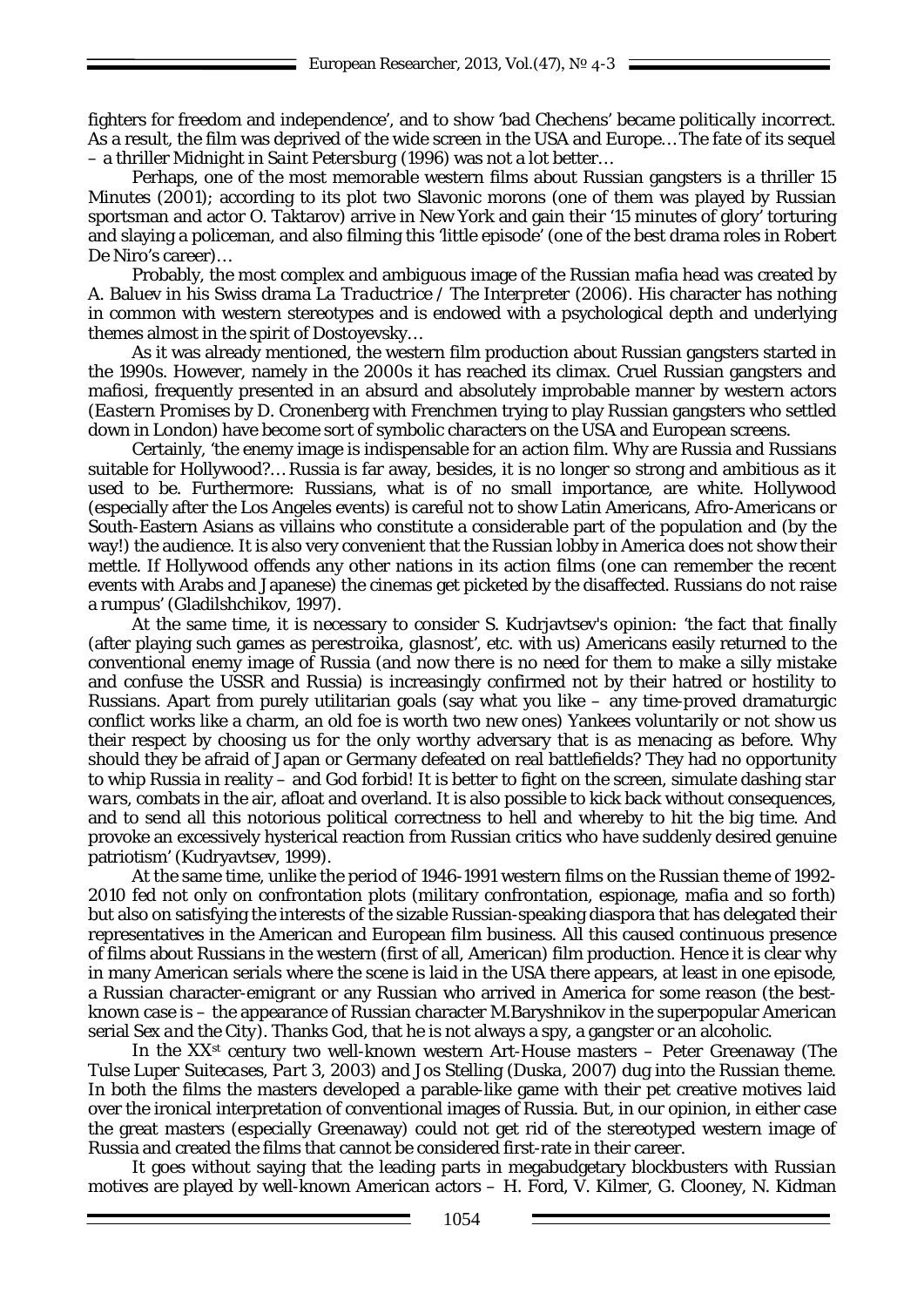and others. But the movies *Goldeneye, Air Force One, The Saint* revealed a new tendency of the western screen – to invite not only *home* Slavonic emigrants but also actors from Russia for minor and walk-on part. So, Valery Nikolaev and Irina Apeksimova played notable parts in *The Saint,* and their performance was not any worse than the acting of their western colleagues – both in their extravagant image presentation and plastique…

On the other hand, one should not overestimate the involvement of famous Russian actors such as V. Mashkov, C. Khamatova, V. Nikolayev, A. Baluev, N. Andreychenko, E. Rednikova, E. Safonova in the western motion-picture industry for each of them played maximum in a dozen of western film. A true film army of *influence agents* in Hollywood in the 1990s – 2000s consisted not of them but of hundreds of Russian emigrants who arrived there during the last twenty years and settled down in the USA and Western Europe. Many of them are almost unknown in Russia, however the lists of American and West European films with their involvement look rather impressive: Ilia Volok was filmed in 100 films, Andrew Divoff was in 90 films. They are followed by: Ilya Baskin (he is a Hollywood old resident who has been working there since the 1970s) – 70 films, Larissa Laskin – 60 films, Gennadi Vengerov – 50 films, Dimitri Diatchenko, Ravil Isyanov, Eugeny Lazarev, Paul Lychnikoff , Eugeny Sitokhin, Ivan Shvedov, Dmitry Shepovetsky – over 40 films. Dmitry Boudrine , Svetlana Efremova, Maxim Kovalevski, Alla Korot, Michael Khmurov – more than 30 films. Grigori Manukov, Oleg Taktarov, Anton Jakovlev – over 20 films.

Certainly, they act mainly in serials and play bit parts of *bad Russians* (no wonder that the word collocation *'Russian Mafia'* appears in IMDb (International Moving Image Data Base) annotations 180 times!), however, some of them were engaged in large-scale projects. Some Russian emigrants (A. Nevsky, R.Nakhapetov) managed to start their own film production in the 1990s – 2000s in the USA (as a rule, they shoot amusing action films and thrillers such as *Treasure Raiders*) anyhow connected to the Russian theme.

### *Contemporary Cinematographic Stereotypes of the Russian Subject on Western Screens (1992-2013)*

Content analysis of Western films on the Russian subjects created in 1992-2010 allows us to represent their main plot topics as follows:

- retro: the crimes of Soviet government during the period of 1917-1991 (totalitarism, concentration camps, military aggression against other countries, espionage, etc.);

- contemporaneity: helplessness and corruptibility of Russian authorities, which are unable to set the economy going, to control the accumulated arsenal and fight with criminality: post-Soviet Russia is the country of mafia, bandits, terrorists, prostitutes, beggars, wretched and miserable people;

- Russians emigrate to the West in search of better life (marriage, prostitution, criminal activities).

#### **The Stereotype Structure of Western 'Confrontational' Dramas**

**Historical period, scene:** any period, Russia, USSR, the USA, other countries.

**Setting, household objects:** modest dwellings and household goods of Russian and/or Soviet characters, luxurious dwellings and household goods of Western characters.

**Representation of reality:** realistic or grotesque representation of people's life.

**Characters, their values, clothing, constitution, lexicon, mime, gestures:** good characters are bearers of democratic ideas; bad characters are bearers of inhuman, terrorists', militarist ideas. The characters are often separated not only by social but also by material status. Russian characters are often represented as rude and violent fellows, with primitive vocabulary and frowning faces, active gestures and unpleasant voices.

**Significant change in the characters' life:** bad characters aim to realize their inhuman ideas (for example, terrorists' attacks or other crimes).

**Incipient problem:** life of good characters as well as the whole nations/countries is threatened.

**Search for solutions to the problem:** the fight of the good characters against the bad ones.

**Problem solution:** extermination/arrest of bad characters, the return to peaceful life.

**The Wind from the East / Vent d'est. France, 1993.** Director R. Enrico. **Historical period, scene:** Liechtenstein, May, 1945.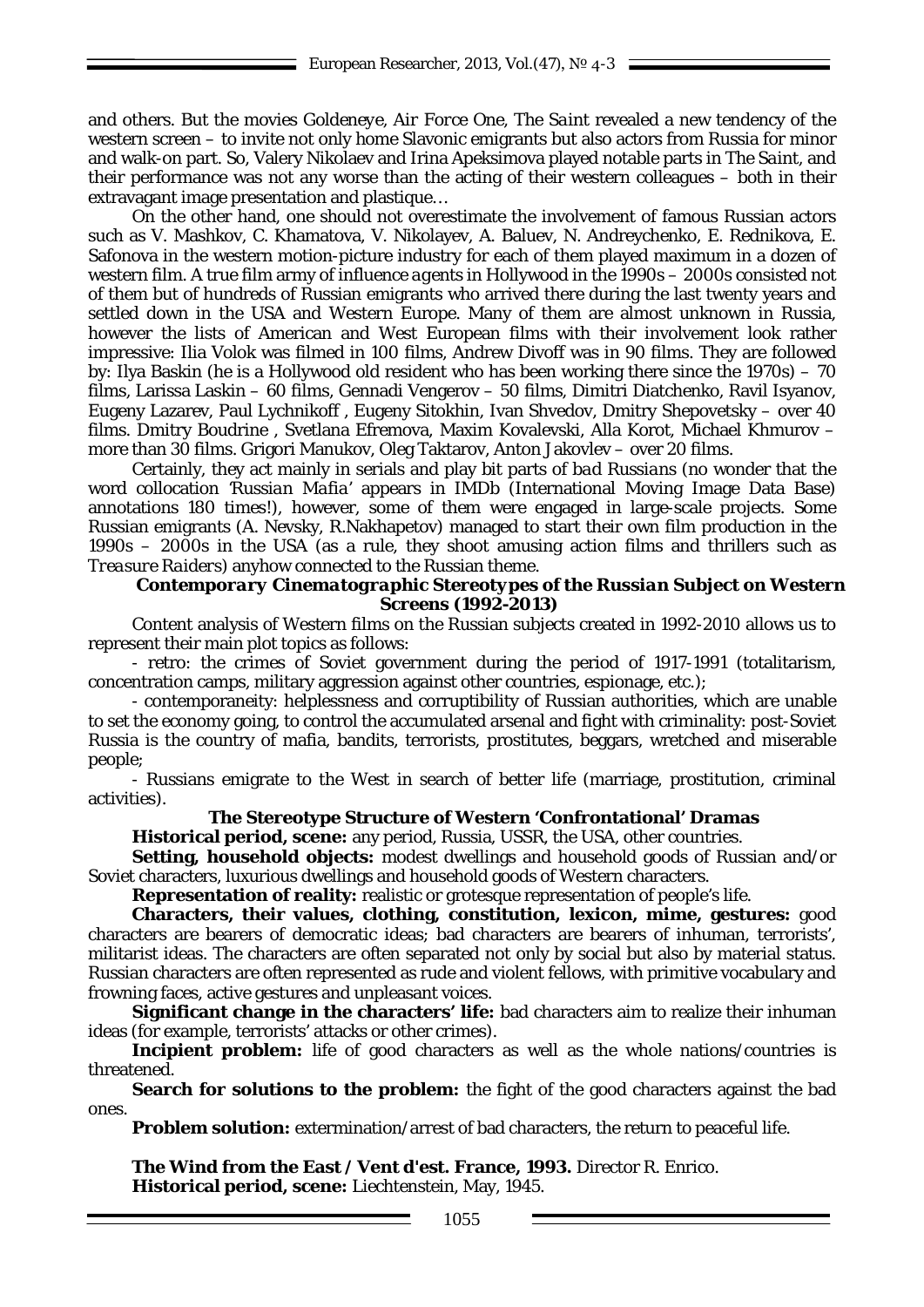Setting, household objects: clean streets and well-furnished houses of Liechtenstein; modest life of soldiers and officers of the First Russian national army (which was on the side of Third Reich), trying to hide from the approaching Soviet forces after the defeat of Nazi Germany.

**Representation of reality:** realistic, almost documentary.

**Characters, their values, clothing, constitution, lexicon, mime, gestures:**

the soldiers and officers of Russian national army (especially their general B.A.Smyslovsky), are depicted positively in general, – they are honest warriors with scanty vocabulary, gestures and mimics; and members of prince's family, the government of Liechtenstein – hereditary aristocrats, who sympathize with Smyslovsky and his detachment who try to escape from Bolsheviks' repressions.

**Significant change in the characters' life:** the leaders of Soviet army demand to extradite soldiers and officers of the First Russian national army for parricide.

**Incipient problem:** the lives of good characters – soldiers and officers of the First Russian national army – are threatened.

**Search for solutions to the problem:** The government of Liechtenstein enters into negotiations with the representatives of USSR.

**Problem solution:** good characters which refused to surrender voluntarily remain under the protection of the government of Liechtenstein which refused to yield to pressure.

**Enemy at the Gates. USA-Germany-Great Britain, 2001**. Director Jean-Jacques Annoud.

**Historical period, scene:** USSR 1942-1943, Stalingrad.

**Setting, household objects:** poor front-line life, the remains of destroyed city buildings.

**Representation of reality:** pseudo-realistic (however there are many absurd mistakes in representation of uniform and life of Soviet soldiers).

**Characters, their values, clothing, constitution, lexicon, mime, gestures:**

Soviet and Nazi soldiers and officers which are separated by ideological status. Nazi are professional, clever and honest soldiers, their speech, mimics and gestures correspond with army regulations. Their Soviet opponents less care about army regulations, severe Soviet officers shoot retreating soldiers. Germany army is well-disciplined and organized (tanks, planes, motorcycles, different weapons). Soviet army evidently is lacking all this; instead it is shown that merciless officers dispatch their soldiers as "cannon fodder"…

**Significant change in the characters' life:** the condition of Soviet forces is critical, they had to surrender half of the city to the Nazi…

**Incipient problem:** Soviet army can lose the battle on the Volga.

**Search for solutions to the problem:** Soviet troops mobilize all forces to win, sniper Zaytsev kills enemies with accurate shots.

**Problem solution:** Soviet army defeats the Germanys, sniper Zaytsey shoots the best Germany sniper…

**K-19: The Widowmaker. Great Britain-USA-Germany-Canada, 2002.** Director K. Bigelow.

**Historical period, scene:** 1961, open ocean.

**Setting, household objects:** cabins of a submarine.

**Representation of reality:** realistic, preserving documentary objectivity.

**Characters, their values, clothing, constitution, lexicon, mime, gestures:**

the commander of the Soviet atomic-powered submarine K-19, its crew. The commander is charming, clever, honest, dressed in uniform, his speech is correct, mimics and gestures correspond to those of man-of-war's man. His subordinates are also dressed in uniform, they are all professionals.

**Significant change in the characters' life:** an accident occurs in one of the partitions of the submarine, followed by radioactive release.

**Incipient problem:** the crew has to liquidate the accident at all costs.

Search for solutions to the problem: the commander of the submarine and his crew are trying to handle the accident by themselves, without resorting to the help of the American navy.

**Problem solution:** heroism of Soviet submariners allows them to liquidate the consequences of the accident.

#### **The Stereotype Structure of Western 'Confrontational' Thrillers or Detectives**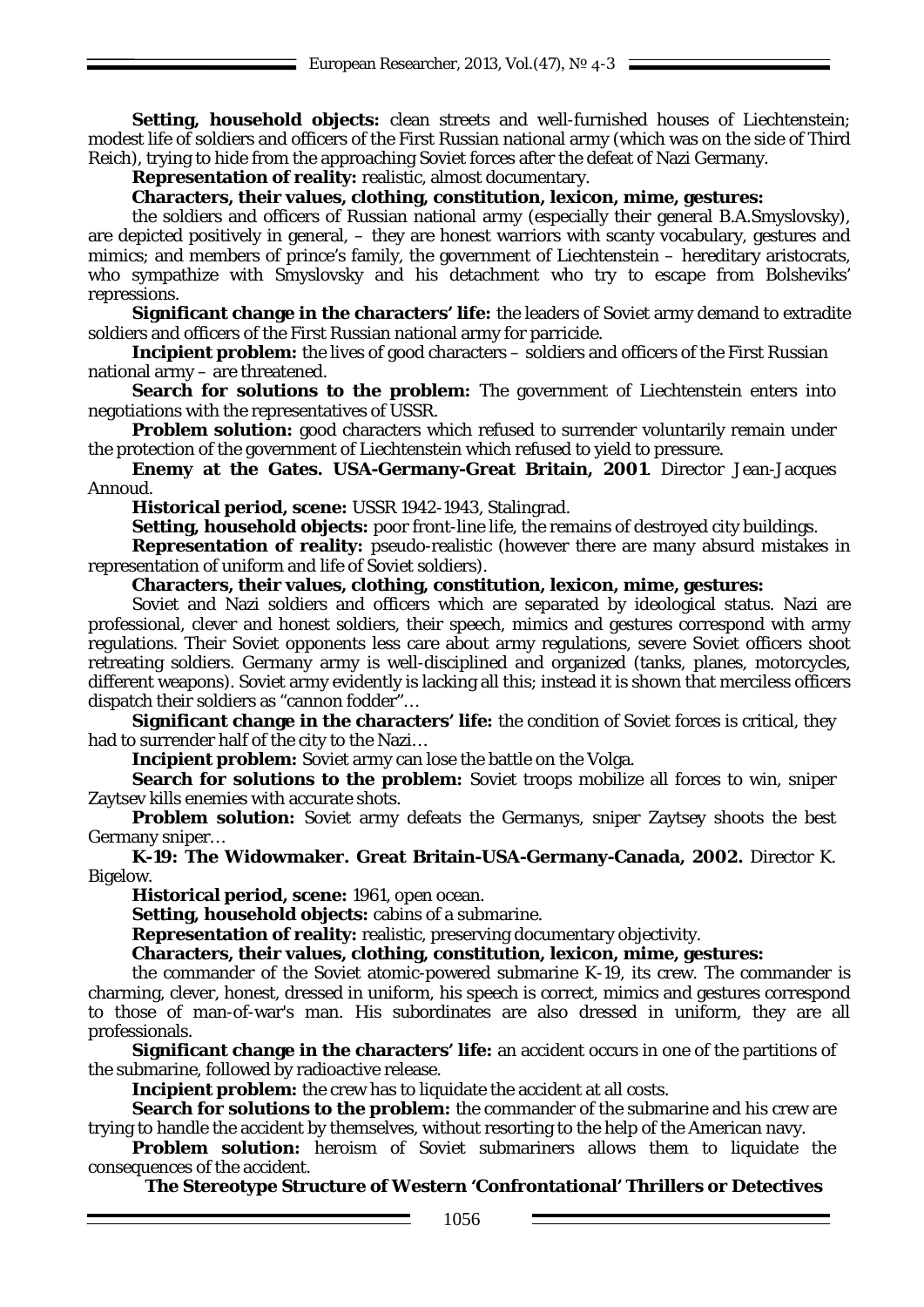**Historical period, scene:** any period, Russia, USSR, the USA, other countries.

**Setting, household objects:** modest dwellings and household goods of Soviet characters (or a bit better ones in contemporary Russia), luxurious dwellings and household goods of Western characters (however, living in the hostile country, the spies adapt themselves to the living conditions of their enemy).

**Representation of reality:** as a rule the representation of people's life in "hostile countries" is somewhat grotesque.

**Characters, their values, clothing, constitution, lexicon, mime, gestures:**

good characters (counter-intelligence agents, intelligence officers/spies, saboteurs, peaceful citizens) and bad characters (the same except peaceful citizens, and also terrorists, criminals, bandits, maniacs). Divided by ideology and world outlook, or without any of those, as a rule the characters are sturdy and look in accordance with the aims of the source of the media texts: at first spies and criminals may seem quite attractive, but sooner or later their abominable essence is inevitably exposed... Russian bad characters are represented as rude and violent, their vocabulary is poor, their faces wear a frown, their gestures are abrupt and their voices are unpleasant...

**Significant change in the characters' life:** bad characters commit a crime (for example, a terroristic attack, espionage, blackmail, murder, stealing of State secrets, etc.).

**Incipient problem:** violation of law.

**Search for solutions to the problem:** investigation of the crime, pursuit of bad characters.

**Problem solution:** good characters expose/arrest/kill the bad ones.

**Citizen X. USA, 1995.** Director C. Gerolmo.

**Evilenko. Italy, 2004.** Director D. Grieco**.**

**Historical period, scene:** USSR/Russia, 1980s – early 1990s.

**Setting, household objects:** homely streets, modest dwellings, institutions and household goods of Russian/Soviet characters.

**Representation of reality:** pseudo-objective, in reality grotesque representation of life in USSR/Russia: poverty, exhausted and hungry citizens…

**Characters, their values, clothing, constitution, lexicon, mime, gestures:**

the bad character is a maniac (the prototype was A. Chikatilo who murdered tens of children); the good characters are militiamen. The characters wear grey, plain clothes.

**Significant change in the characters' life:** the maniac terrorizes the southern city, raping and murdering young girls.

**Incipient problem:** long-term unsuccessful searches of the maniac threaten the reputation of Soviet/Russian militia and keep thousands of peaceful citizens in constant fear.

**Search for solutions to the problem:** the good characters are trying to find the maniac.

**Problem solution:** the maniac is found and arrested…

**Anthony Zimmer. France, 2005.** Director J. Salle.

**Historical period, scene:** France, 2000s.

**Setting, household objects:** streets, apartments at hotels in French cities.

**Representation of reality:** neutral and correct in representation of good characters; grotesque representation of the bad ones; the setting, interiors look quite realistic.

**Characters, their values, clothing, constitution, lexicon, mime, gestures:**

the bad characters are from Russian mafia; the bad ones are the agents of Interpol. All the characters are dressed into fashionable clothes of high quality. Both are reserved in showing their feelings and thoughts. Among the good characters the most notable is the charming beauty Chiara (Sophie Marceau).

**Significant change in the characters' life:** the Russian mafia and the elusive Anthony Zimmer, which is connected with it, obviously want to lay their hands on the entire Cote d'Azur…

**Incipient problem:** the quiet resort life of the French in Nice is under the threat. It's hard to catch the elusive Anthony Zimmer, the accomplice of the Russian mafia, who even underwent plastic surgery…

**Search for solutions to the problem:** French police and Interpol are trying to trail Zimmer and the Russian mafia…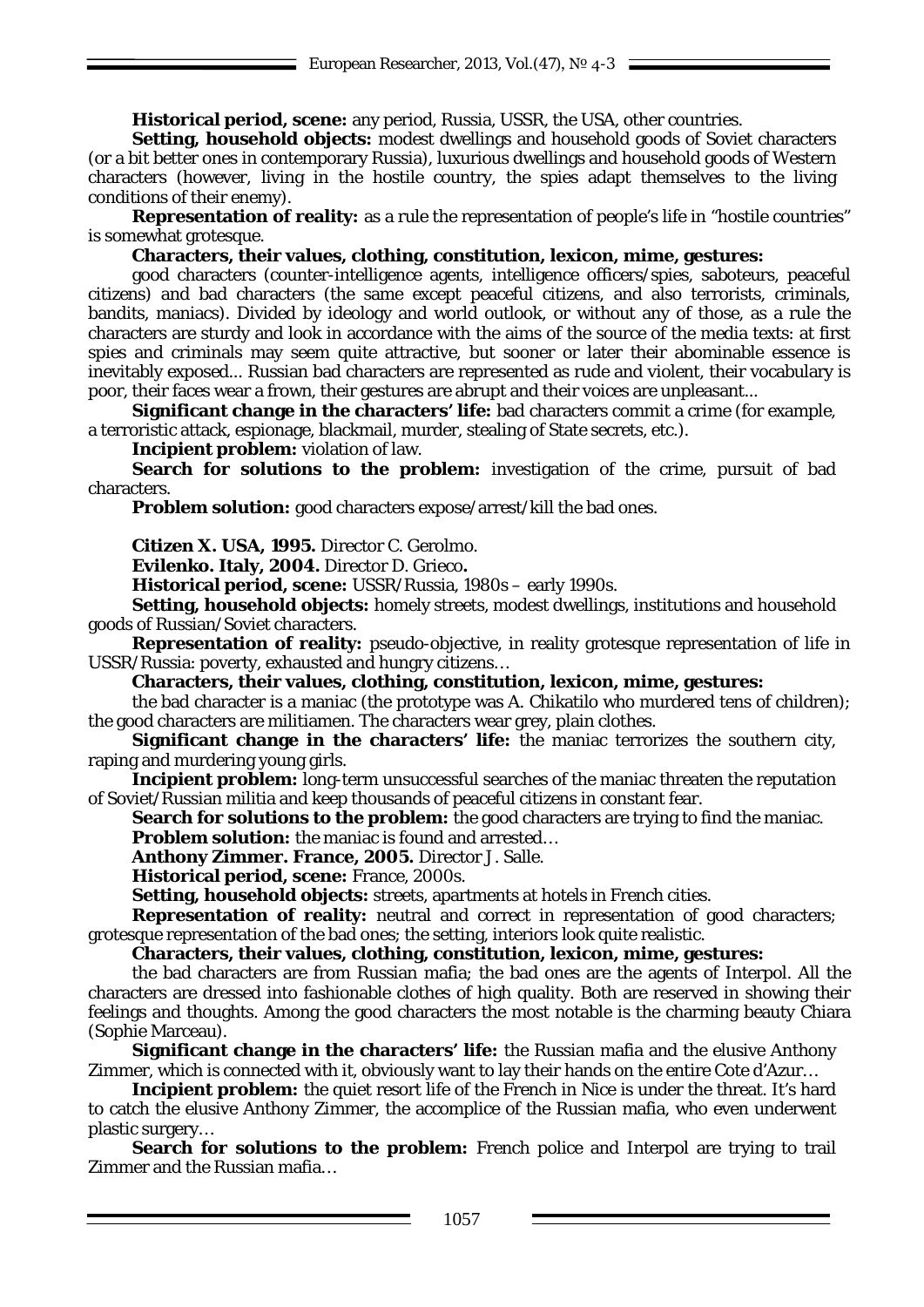**Problem solution:** only beautiful Chiara manages to deal with the Russian mafia in the finale of the film…

**Transsiberian. Great Britain – Germany – Spain - Lithuania, 2008.** Director B. Anderson.

**Historical period, scene:** Russia, the XXI century.

**Setting, household objects:** compartments and corridors of a transsiberian train, railroad station, Siberian taiga, a hotel room.

**Representation of reality:** conditions of life and all the characters are represented in quite realistic, though a bit grotesque way.

**Characters, their values, clothing, constitution, lexicon, mime, gestures:** the good characters – the young well-dressed American couple who travel to Moscow from Far East by the transsiberian train. The bad ones (this is revealed later) – their criminal fellow-traveler, and the insidious militiaman Grinko.

**Significant change in the characters' life:** The American woman, unwilling to be raped, kills her criminal fellow-traveler, who was connecter with drug mafia. Later on the violent Grinko wants to kill the defenseless Americans...

**Incipient problem:** the lives of the Americans are in danger.

**Search for solutions to the problem:** the Americans are trying to survive in the wild and barbarous Russia.

**Problem solution:** the Americans manage to escape from the paws of militiamen/mafia men and reach Moscow and finally the USA.

**The Stereotype Structure of Western 'Confrontational' Action Films**

**Historical period, scene:** any period, Russia, USSR, USA, other countries.

**Setting, household objects:** modest dwellings and household goods of Soviet/Russian characters (unless they are bribable officials or mafia men), luxurious dwellings and household goods of Western characters (unless they live in Russia/USSR), military objects – bases, planes, tanks, men-of-war, submarines.

**Representation of reality:** as a rule, relative and grotesque representation of people's lives in "hostile countries".

**Characters, their values, clothing, constitution, lexicon, mime, gestures:**

good characters (military men, peaceful citizens) are bearers of democratic ideas; aggressors (military personnel, saboteurs, terrorists) are bearers of inhuman ideas. The characters are often separated by ideology and world outlook, as a rule they are sturdy, they look accordance with the aims of the source of the media texts. In Western films Russian/Soviet characters (soldiers, officers) are often represented as rude and violent fellows, with primitive vocabulary, malicious faces, active gestures and unpleasant voices.

**Significant change in the characters' life:** bad characters commit a crime (military aggression, terroristic act, diversion, murder).

**Incipient problem:** violation of law – the lives of good characters as well as of all peaceful citizens of some democratic country (in this or that sense) are threatened.

**Search for solutions to the problem:** armed struggle of good characters against enemy aggression.

**Problem solution:** extermination/arrest of bad characters, terrorists, aggressors, the return to peaceful life.

**The Saint. USA, 1997.** Director P.Noyce.

**Historical period, scene:** Moscow, the 1990s.

**Setting, household objects:** the streets of Moscow, apartments, underground labyrinths.

**Representation of reality:** dark, gloomy interiors, costumes, etc., are represented in a grotesque way. Moscow looks like gloomy, dirty, unfriendly city with unstable political regime.

**Characters, their values, clothing, constitution, lexicon, mime, gestures:**

the good characters – the manly and smart American "The Saint" and the female British scientist; the bad characters – the Russian mafia, which consists of unsympathetic, though dexterous and strong people; the speech of all the characters is simple. Mimics and gestures are often exaggerated.

**Significant change in the characters' life:** the head of the Russian mafia a certain Tretyak has hidden all the supplies of fuel… He also plots a coup d'état…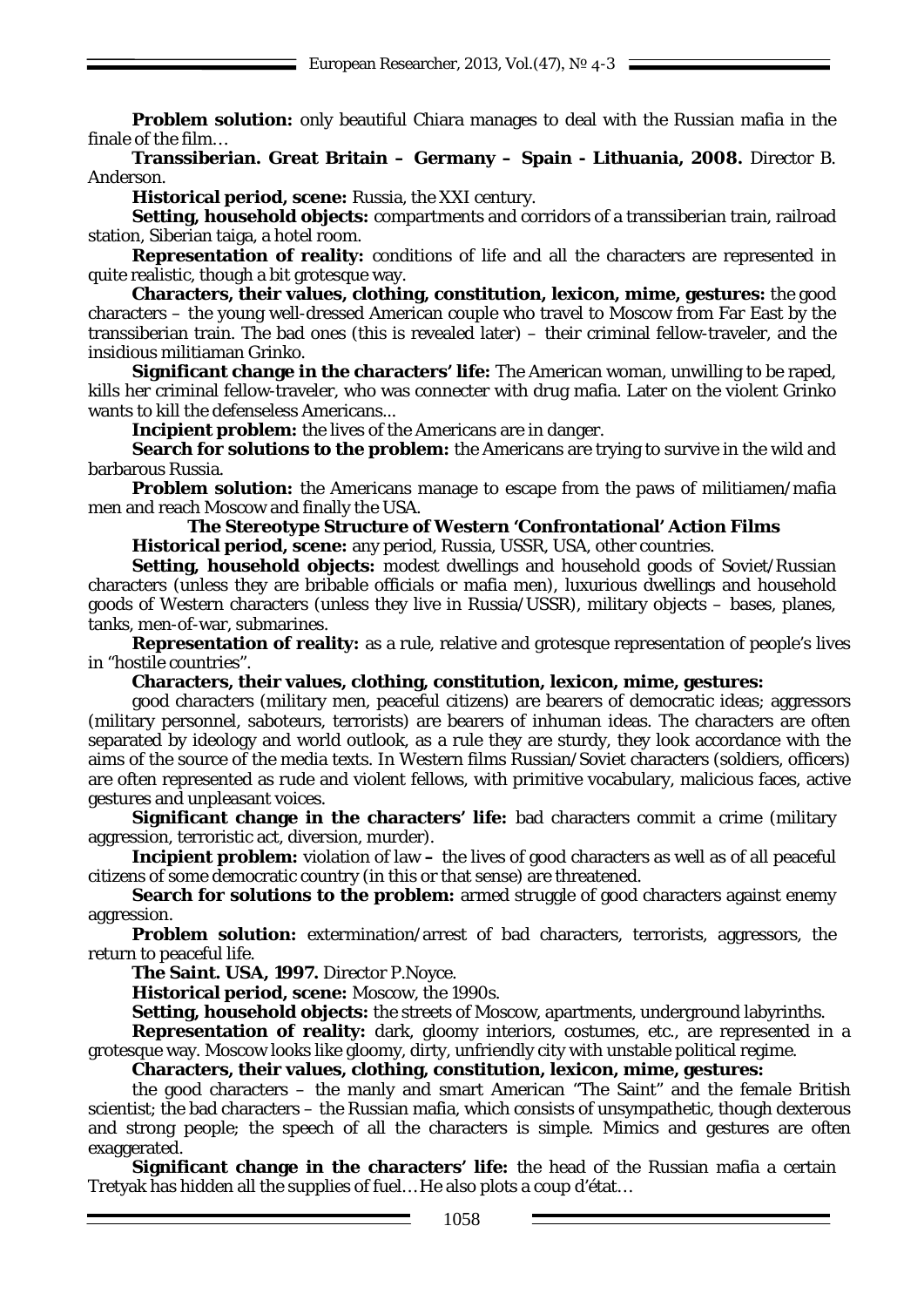**Incipient problem:** the winter cold threatens people's lives in Moscow... The approaching coup d'état is also a problem…

Search for solutions to the problem: the British scientist invents the formula of guided nuclear reaction which can help to solve the energy crisis…

**Problem solution:** the independent fighter for justice nicknamed "The Saint" having shown his miraculous heroism, saves Russia from coup d'état and the energy crisis…

**Running Red. USA, 1999.** Director J. Jacobs.

**Historical period, scene:** Spain of the 1980s and the USA of the 1990s.

**Setting, household objects:** the military base at the coast of Spain, streets and houses in the USA, well-furnished accommodation of an average American family.

**Representation of reality:** interiors, costumes, etc. are represented in the realistic way.

### **Characters, their values, clothing, constitution, lexicon, mime, gestures:**

the good characters – an American family: the father (an emigrant from URRS, former commando of the Russian special forces, who gives himself out to be native American), the mother and their ten year old daughter; the bad characters - former Soviet special force fighters, settled in the USA. The latter are represented in the grotesque way: forced mimics and gestures, coarse speech. The Soviet characters are dressed in homely and dull clothes.

**Significant change in the characters' life:** the main character accidentally meets his former fellow-fighters from Soviet special forces, who nowadays are at the head of the Russian mafia in the USA.

**Incipient problem:** the main character is psychologically pressured: the former members of the special forces are trying to force him to kill their rival, an American mafia leader. The main character has to choose either to become a killer or to lose his family.

**Search for solutions to the problem:** the good character who is afraid of being unmasked (for many years he has been hiding his past and nationality from everybody, even from his wife), has to yield to his ex-fellows.

**Problem solution:** the good character overcomes the difficulty with honor...

**Indiana Jones and the Kingdom of the Crystal Skull. USA, 2008.** Director S. Spielberg.

**Historical period, scene:** 1957, North and South America.

**Setting, household objects:** jungle, deserts, military bases, military fixings (weapons, uniforms, etc.).

**Representation of reality:** interiors, costumes, etc., look conditionally, which is especially noticeable in the scenes of fights and skirmish which are peculiar to this genre.

### **Characters, their values, clothing, constitution, lexicon, mime, gestures:**

the good character is the manly and invincible American professor of archeology Indiana Jones, the bad ones are fighters of Soviet special forces (represented in the grotesque was). The speech of the characters is simple, it is often connected with military specificity. Mimics and gestures of the characters are often exaggerated. Most characters are dressed in uniform. Their physical strength is evidently above the average.

**Significant change in the characters' life:** Indiana Jones is captured by Soviet special forces.

**Incipient problem:** the life of the American is threatened.

**Search for solutions to the problem:** the heroic American professor decides to fight with the impudent Soviet commandos.

**Problem solution:** Indiana Jones defeats the Soviet commandos.

**The Stereotype Structure of Western 'Confrontational' Melodramas**

**Historical period, scene:** any period, Russia, USSR, the USA, other countries.

**Setting, household objects:** modest dwellings and household goods of Soviet/Russian characters (unless they are oligarchs or mafia men), luxurious dwellings and household goods of Western characters.

**Representation of reality:** as a rule, relative and grotesque representation of people's lives in "hostile countries".

**Characters, their values, clothing, constitution, lexicon, mime, gestures:** male and female characters with different ideological and social status or without it. As a rule the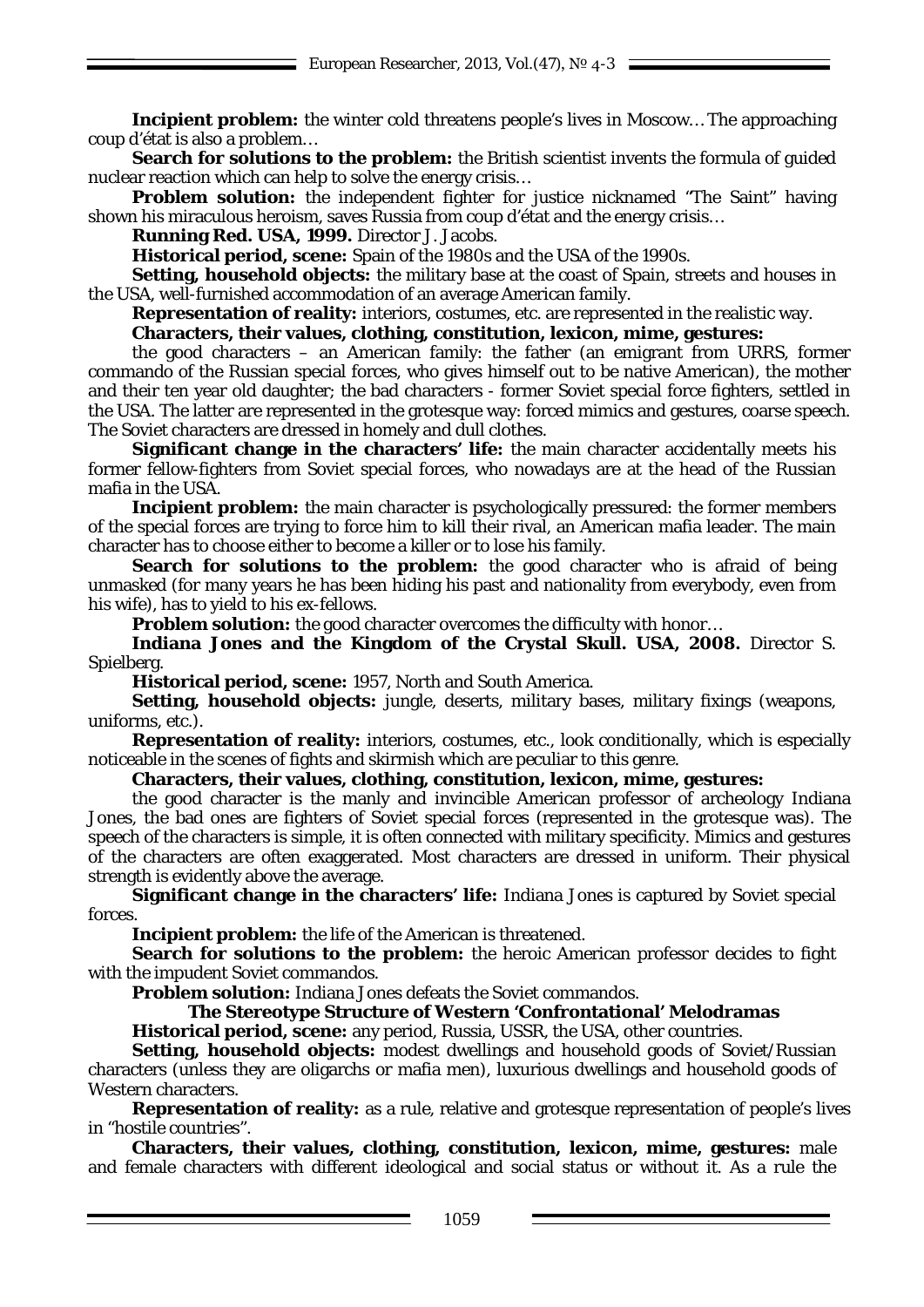characters are slender and look quite nice. Their clothes, vocabulary and mimics are in the "average statistical" framework.

**Significant change in the characters' life:** the meeting of the male and the female characters.

**Incipient problem:** national, ideological and/or social misalliance, "cultural shock", mutual misunderstanding.

**Search for solutions to the problem:** the characters overcome national, ideological and social obstacles on the path to love.

**Problem solution:** wedding/love harmony (in majority of cases), death, separation of the characters (as an exception to the rule).

**The Russian Bride. Great Britain, 2001.** Director N.Renton.

**Historical period, scene:** Great Britain, London, 2001.

Setting, household objects: the apartment of the "middle-class" British man Christopher, the streets of London.

**Representation of reality:** realistic, positive with respect to the good characters, first of all to Christopher's Russian wife Natasha.

**Characters, their values, clothing, constitution, lexicon, mime, gestures:** the British characters are typical representatives of the "middle class". It is difficult for Natasha to get used to the life in the country with other social and cultural traditions. General clothes of the characters correspond with their social status – they are well-dressed, though without any particular nicety. The vocabulary of the characters is simple, mimics and gestures are forced at times.

**Significant change in the characters' life:** Natasha who is accustomed to the "careless" life in Russia marries an elderly British man and settles in his apartment in London.

**Incipient problem:** soon Natasha finds out that her husband doesn't show any sexual interest in her, and that her position doesn't vary much from that of a maid: she has to cook and clean the rooms all day long…

**Search for solutions to the problem:** Christopher's friend, jobless Eddy, tries to go after Natasha…

**Problem solution:** alas, here the hardships begin. Natasha now cares about her own survival, not the love intrigue…

**Birthday Girl. Great Britain-USA, 2001.** Director J.Butterworth.

**Historical period, scene:** Great Britain, London suburb, 2001.

**Setting, household objects:** a modest apartment of a clerk named John, a bank office, streets of London.

**Representation of reality:** somewhat exaggerated (because the genre of the film is the synthesis of melodrama, comedy and thriller) with respect to the good character, John, and mixed with respect to his Russian wife Nadja.

**Characters, their values, clothing, constitution, lexicon, mime, gestures:**

John is represented as a lonely man who dreamed about love of a Russian beauty… General clothes of the British characters are quite modern, without any particular nicety. Nadja is dressed exaggeratedly grossly. The vocabulary of the characters is simple. At the beginning Nadja is able to express herself only with forced gestures and mimics. However, at that she swears in Russian (though with accent)…

**Significant change in the characters' life:** Nadja who is connected with Russian criminals and accustomed to the adventurous life in Russia, marries the bank clerk John and settles in his apartment in London suburb.

**Incipient problem:** soon John finds out that Nadja doesn't know English at all, later on two Nadja's Russian "friends" appear and make him take part in bank robbery…

**Search for solutions to the problem:** falling in love with Nadja for real and fearing for her life, John has to participate in the bank robbery…

**Problem solution:** love triumphs in spite of everything...

**Lilja 4-ever. Sweden-Denmark, 2002.** Director L.Moodysson.

**Historical period, scene:** post-Soviet area and Sweden, 2002.

**Setting, household objects:** apartments and streets of a small post-Soviet town, an apartment in a Swedish city and its streets.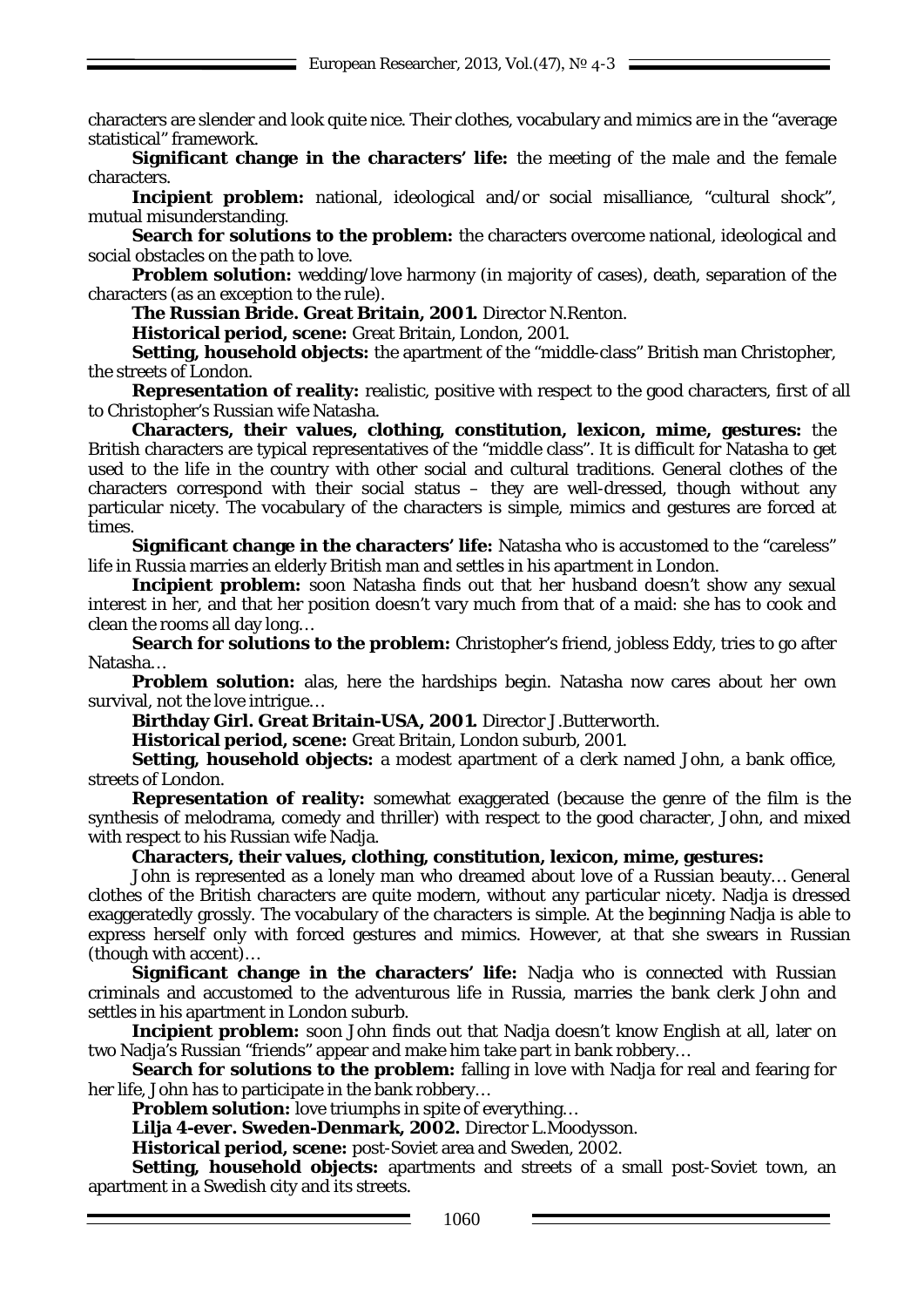**Representation of reality:** realistic, positive with respect to the good characters, first of all to a sixteen-year-old Lilja.

**Characters, their values, clothing, constitution, lexicon, mime, gestures:** the Swedish characters are typical representatives of the middle-class. Lilja, her Russian relatives and acquaintances live in horrible poverty, incapable of getting accustomed to the post-Soviet life. General clothes of the characters correspond to their social status, the Swedish are well-dressed, the Russians are dressed baldly and tastelessly. The vocabulary of the characters is simple, mimics and gestures are at times forces.

**Significant change in the characters' life:** tired of the hardships of life, Lilja agrees to leave for Sweden when she one of her friends invites her..

**Incipient problem:** soon Lilja finds out that her "friend" took her to Sweden to make her a prostitute…

**Search for solutions to the problem:** Lilja is trying to break away from the trap...

**Problem solution:** unfortunately, sad finale awaits Lilja…

#### **The Stereotype Structure of Western 'Confrontational' Comedies**

**Historical period, scene:** any period, Russia, USSR, the USA, other countries.

**Setting, household objects:** modest dwellings and household goods of Soviet/Russian characters, luxurious dwellings and household goods of Western characters.

**Representation of reality:** as a rule, relative and grotesque representation of people's lives in "hostile countries".

**Characters, their values, clothing, constitution, lexicon, mime, gestures:**  characters with different ideological and social status or without it. Clothes of Western characters are better than those of Russian ones. Their figures, vocabulary, gestures and mimics are different, but in general if the main characters fall in love with each other they are of pleasing appearance.

**Significant change in the characters' life:** the main characters fall in love with each other under some amusing/eccentric conditions, or Western and Russian characters simply meet each other at foreign territory.

**Incipient problem:** national, social, ideological (in films about Soviet times) misalliance, "cultural shock", mutual misunderstanding.

Search for solutions to the problem: the characters overcome national and social obstacles through a series of amusing/eccentric situations.

**Problem solution:** united solution of the problem, friendship, wedding/love harmony, humorously colored.

**Russian Doll. Australia, 2001.** Director S. Kazantzidis**.**

**Historical period, scene:** Australia, 2001.

**Setting, household objects:** comfortable houses and modern household goods of the Australians.

**Representation of reality:** conditional (within the framework of the genre), Australian setting and characters are represented with obvious sympathy. The main female character, Russian bride Katya, at first is represented in grotesque way, later on – in sympathetic way.

**Characters, their values, clothing, constitution, lexicon, mime, gestures:** the Australian characters are typical representatives of the middle class. Katya apparently lived in poverty in St. Petersburg. General clothes of the characters corresponds with their social status, the Australians are well-dressed, Katya is dressed worse (at first). The vocabulary of the characters is simple, mimics and gestures are at times forced.

**Significant change in the characters' life:** Having read a marriage advertisement, Katya leaves for Australia.

**Incipient problem:** Katya finds out that her future bridegroom is dead, as a result she is left alone in the foreign country without any money…

**Search for solutions to the problem:** Katya is trying to find a way out of the predicament, then she meets Ethan…

**Problem solution:** Ethan proposes Katya to contract a pro forma marriage with his friend…

**Spinning Boris. USA, 2003.** Director R. Spottiswoode.

**Historical period, scene:** Russia, Moscow, 1996.

**Setting, household objects:** hotel rooms, offices, streets of Moscow.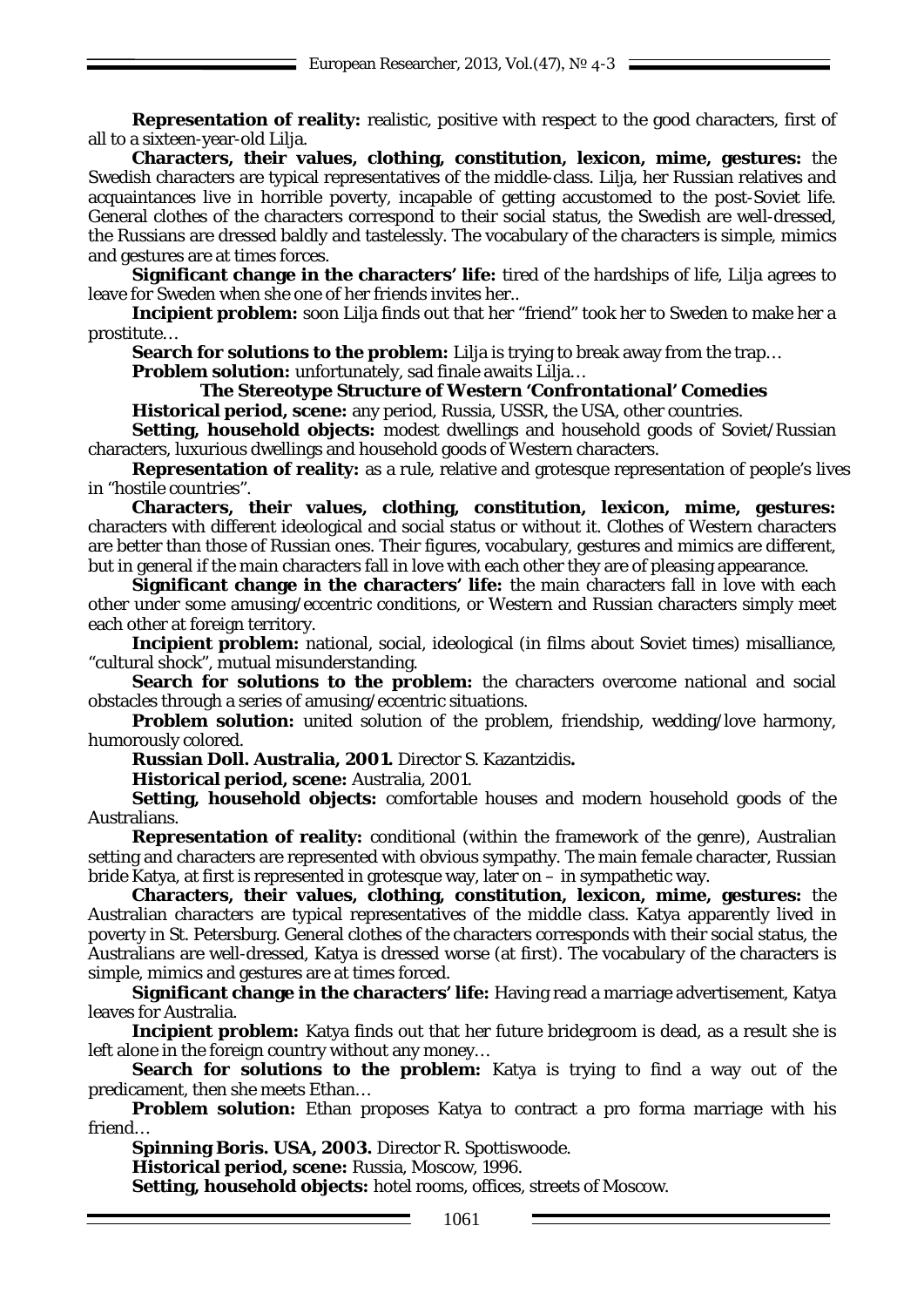**Representation of reality:** conditional (within the framework of the genre), Moscow and Russian characters are represented with ironical sympathy. American characters are represented only in positive key.

**Characters, their values, clothing, constitution, lexicon, mime, gestures:** the American characters are typical representatives of top managers, political scientists, they are business-like and purposeful. The Russian characters, on the contrary, are disorganized, lacking understanding and skills. General clothes of the characters correspond to their social status – the Americans are wearing business suits. Some of the Russians are dressed in a vulgar way. The vocabulary of the characters is simple, their mimics and gestures are at times forced.

**Significant change in the characters' life:** the group of American political scientists and image makers arrive in Moscow to help the sick Boris Yeltsin to win the election.

**Incipient problem:** disorganization in the Russian government, low popularity of Yeltsin with people and pre-election rush of the communists threatens the plan of the Americans.

**Search for solutions to the problem:** with the help of intricate political technologies and PR little by little the Americans overcome the difficulties.

**Problem solution:** finally the American team achieves their goal and B. Yeltsin becomes the president.

**All or Nothing: A Moscow Detour. USA, 2004.** Director: G. Bloch.

**Historical period, scene:** Moscow, 2004.

**Setting, household objects:** interiors of Moscow houses and hotels; streets, roads.

**Representation of reality:** conditional (within the framework of the genre), the Americans and the Russians are represented with sympathy.

**Characters, their values, clothing, constitution, lexicon, mime, gestures:** the Americans are fashionably dressed, the Russians are dressed worse. The vocabulary of the characters is simple, their mimics and gestures are exaggerated...

**Significant change in the characters' life:** an American woman Gabby travels from New York to Moscow to meet her father who has become an oil oligarch in Russia.

**Incipient problem:** under Gabby's influence her father отец promised her to return to the USA, but later is trying to stay in Moscow.

**Search for solutions to the problem:** getting accustomed to the Russian way of life, Gabby is trying to overcome the originated difficulties.

**Problem solution:** in spite of numerous comic obstacles Gabby manages to achieve her goal…

### **The Stereotype Structure of Western 'Confrontational' Sci-Fi Films**

**Historical period, scene:** distant/near future. Russia, the USA, other countries, outer space. **Setting, household objects:** fantastic dwellings, space ships and household goods of the characters – from total devastation to super technologies.

**Representation of reality:** quasi-realistic or futuristic representation of events in "friendly countries, space ships", conditional and grotesque representation of the life in "hostile countries, space ships".

**Characters, their values, clothing, constitution, lexicon, mime, gestures:** good characters (cosmonauts, military men, peaceful citizens) are bearers of democratic ideas; aggressors (cosmonauts, military men, saboteurs, terrorists) are bearers of inhuman ideas. Clothes: uniform of cosmonauts, military uniform, civilian clothes. Constitution: sturdy, athletic. Vocabulary: business-like, mimics and gestures depend on current functions.

**Significant change in the characters' life:** bad characters commit a crime (military aggression, sabotage, murder).

**Incipient problem:** violation of law, the lives of the good characters (often the lives of the people of some democratic country as well) are in danger. Variation: only few people survive nuclear catastrophe.

**Search for solutions to the problem:** armed struggle of the good characters with enemy aggression, or the attempts of the survivors of nuclear explosions to adapt themselves to the new conditions of life.

**Problem solution:** extermination/arrest of the aggressors, return to peaceful life, or adaptation of the survivors to the new severe conditions of post-nuclear world.

**Deathline / Redline. Canada-Netherlands, 1997.** Director T. Takacs.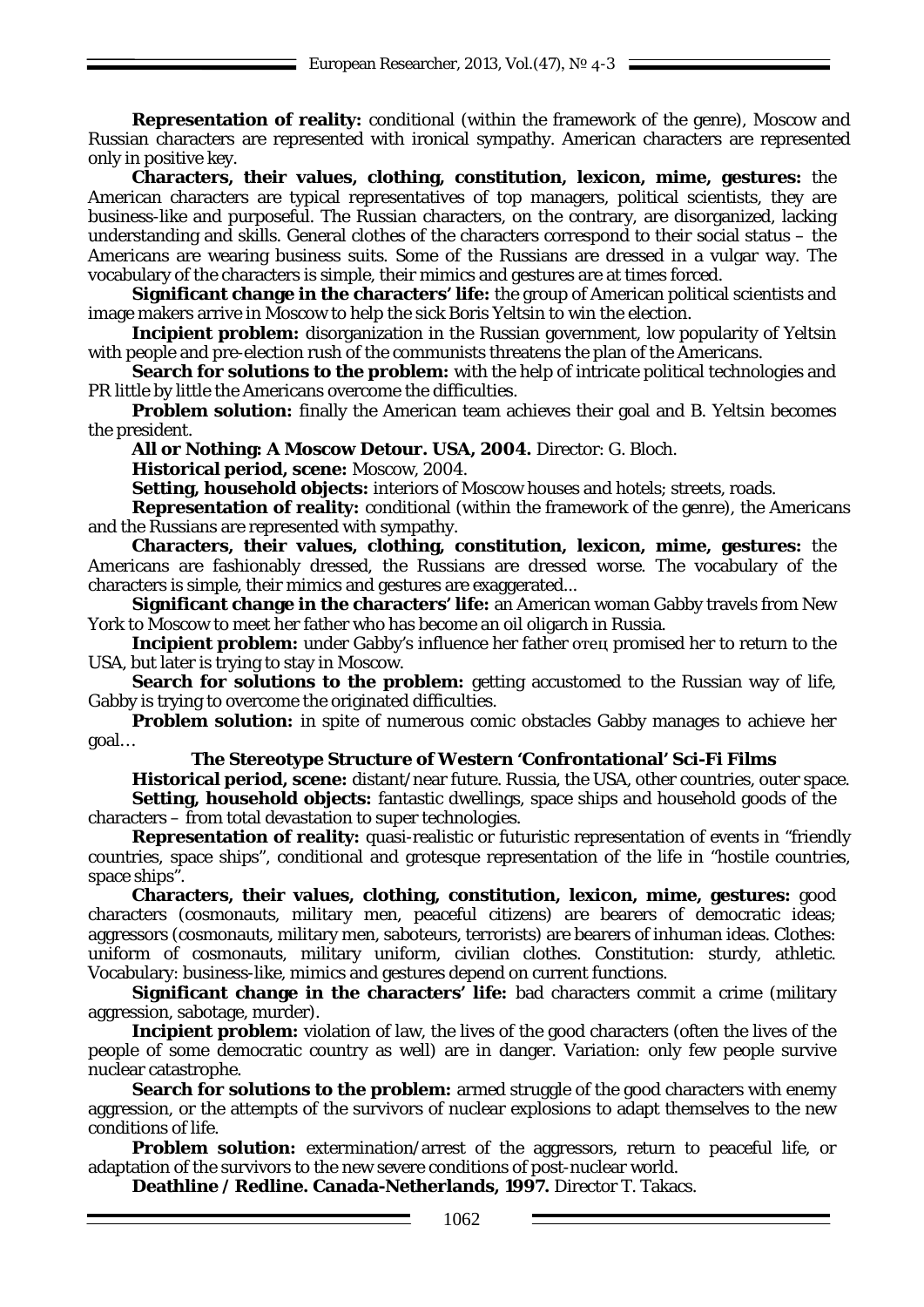**Historical period, scene:** Moscow, near future.

**Setting, household objects:** streets and apartments of Moscow.

**Representation of reality:** quasi-realistic representation of events.

# **Characters, their values, clothing, constitution, lexicon, mime, gestures:**

the main character is an American. His clothes, vocabulary, mimics and gestures correspond to "average statistical" level. His murderers look nastily, their gestures and mimics express violence and anger.

**Significant change in the characters' life:** the American arrives to Moscow, where the bandits rob and murder him…

**Incipient problem:** the main character is dead, and his murderers are alive and at large.

**Search for solutions to the problem:** the scientists decide to test a new reviving medication on the main character.

**Problem solution:** the medication revives the character and he collects his strength to take vengeance on his murderers…

**Armageddon. USA**, **[1998.](http://www.imdb.com/Sections/Years/1998/)** Director M. Bay.

**Historical period, scene:** near future, outer space.

**Setting, household objects:** interiors of space ships, offices, comfortable way of life of American spacemen, untidy way of life of their Russian colleagues.

**Representation of reality:** grotesque, almost caricature with respect to the Russian cosmonauts.

**Characters, their values, clothing, constitution, lexicon, mime, gestures:** the good American spacemen (sympathetic, strong, brave, honest, patriotic, faithful to their civic duty) and the disorganized Russian cosmonauts (their commander is drunk on board). The vocabulary of the characters is simple and is connected with spaces specifics. The characters are dressed in space uniform.

**Significant change in the characters' life:** a gigantic meteorite is approaching the Earth…

**Incipient problem:** the lives of all people on the Earth are in danger, the end of human civilization (Armageddon) is near.

**Search for solutions to the problem:** the Americans send a space expedition to blow up the meteorite, on their way they rendezvous with the Russian orbital station to refuel.

**Problem solution:** the Americans manage to blow up the gigantic meteorite.

**Deep Impact. USA, 1998.** Director M. Leder

**Historical period, scene:** near future, the USA, outer space.

Setting, household objects: the interiors of space ships, offices, comfortable life of spacemen.

**Representation of reality:** quasi-realistic.

**Characters, their values, clothing, constitution, lexicon, mime, gestures:** the good American and Russian spacemen (sympathetic, strong, honest, brave). The vocabulary of the characters is simple and is connected with space specifics. The characters are dressed in space uniform.

**Significant change in the characters' life:** a gigantic comet is approaching the Earth…

**Incipient problem:** the lives of people on the Earth are in danger.

**Search for solutions to the problem:** the united American and Russian expedition is sent to blow up the comet…

**Problem solution:** the spacemen manage to blow up the comet but nevertheless its pieces reach the Earth cause damage to it…

**Conclusions.** Analysis of western media texts created in post-Soviet period (1992-2013) allows to represent their main plot schemes as follows: retro variant: crimes of the Soviet government in the period of 1917-1991 (totalitarian dictatorship, concentration camps, military aggression against other countries, espionage, etc.); the present: feebleness and corruptibility of Russian authorities which are unable to set the economy going, to control the arsenal and fight against criminality; the contemporary Russia is the country of mafia, bandits, terrorists, prostitutes, beggars and miserable people; Russians emigrate to the West in search of better life (marriage, prostitution, criminal activities);